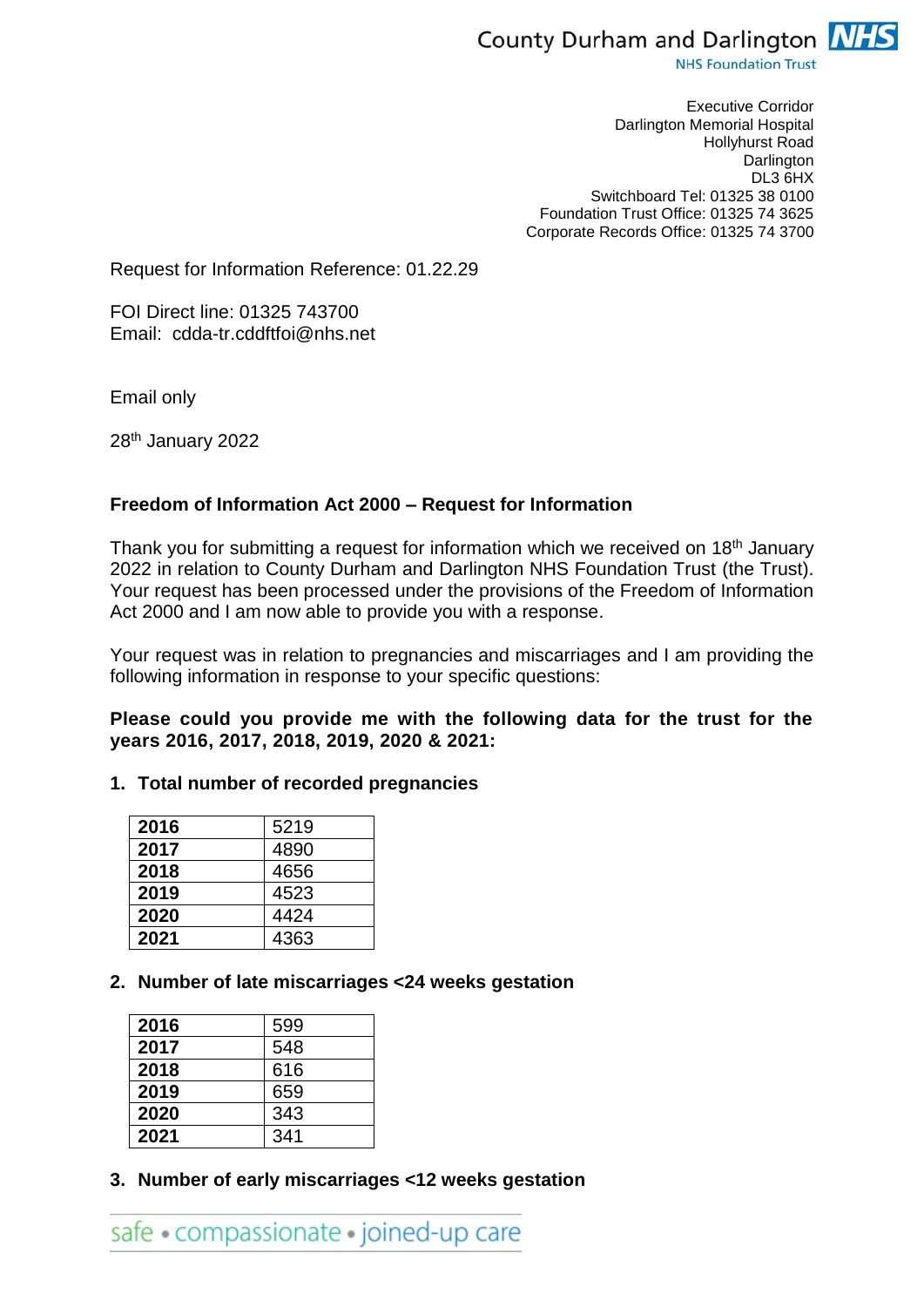The Trust does not centrally record this information by <12wks gestation and estimates that it would take a significant amount of time to gather the information requested. Therefore, we are refusing this section of your request for information pursuant to section 12 of the Act on the grounds that we estimate that the cost of complying with the request would exceed the appropriate limit. The appropriate limit at the present time is £450.00 which equates to eighteen hours of work by a member of staff at the rate of £25 per hour.

**4. Number of stillborn babies – Recorded by gestation**

|                     | 2016 | 2017 | 2018 | 2019 | 2020 | 2021      |
|---------------------|------|------|------|------|------|-----------|
| <b>Still Births</b> | 19   | 14   | 20   |      | 14   | $\Lambda$ |
| 24-36 Wks gestation | 12   |      | 13   | 44   |      |           |
| 37-41 Wks gestation | 6    | 8    |      |      | ∽    | w         |

**5. Number of admissions of newborn babies to the neonatal unit**

| 2016 | 245 |
|------|-----|
| 2017 | 167 |
| 2018 | 186 |
| 2019 | 190 |
| 2020 | 146 |
| 2021 | 205 |

**6. Number of readmissions to hospital/neonatal units – Broken down by reason for admission**

| 2016 | 64 |
|------|----|
| 2017 | 54 |
| 2018 | 46 |
| 2019 | 42 |
| 2020 | 30 |
| 2021 | 23 |

Please see the below table for a breakdown of admission reasons for the admissions listed in the above table.

| <b>Reason for admission</b>                     | Total |
|-------------------------------------------------|-------|
| Viral intestinal infection unspecified          |       |
| Sepsis unspecified                              |       |
| Viral infection unspecified                     |       |
| Anaemia unspecified                             |       |
| Congenital hypothyroidism without goitre        |       |
| Hordeolum and other deep inflammation of eyelid |       |

safe · compassionate · joined-up care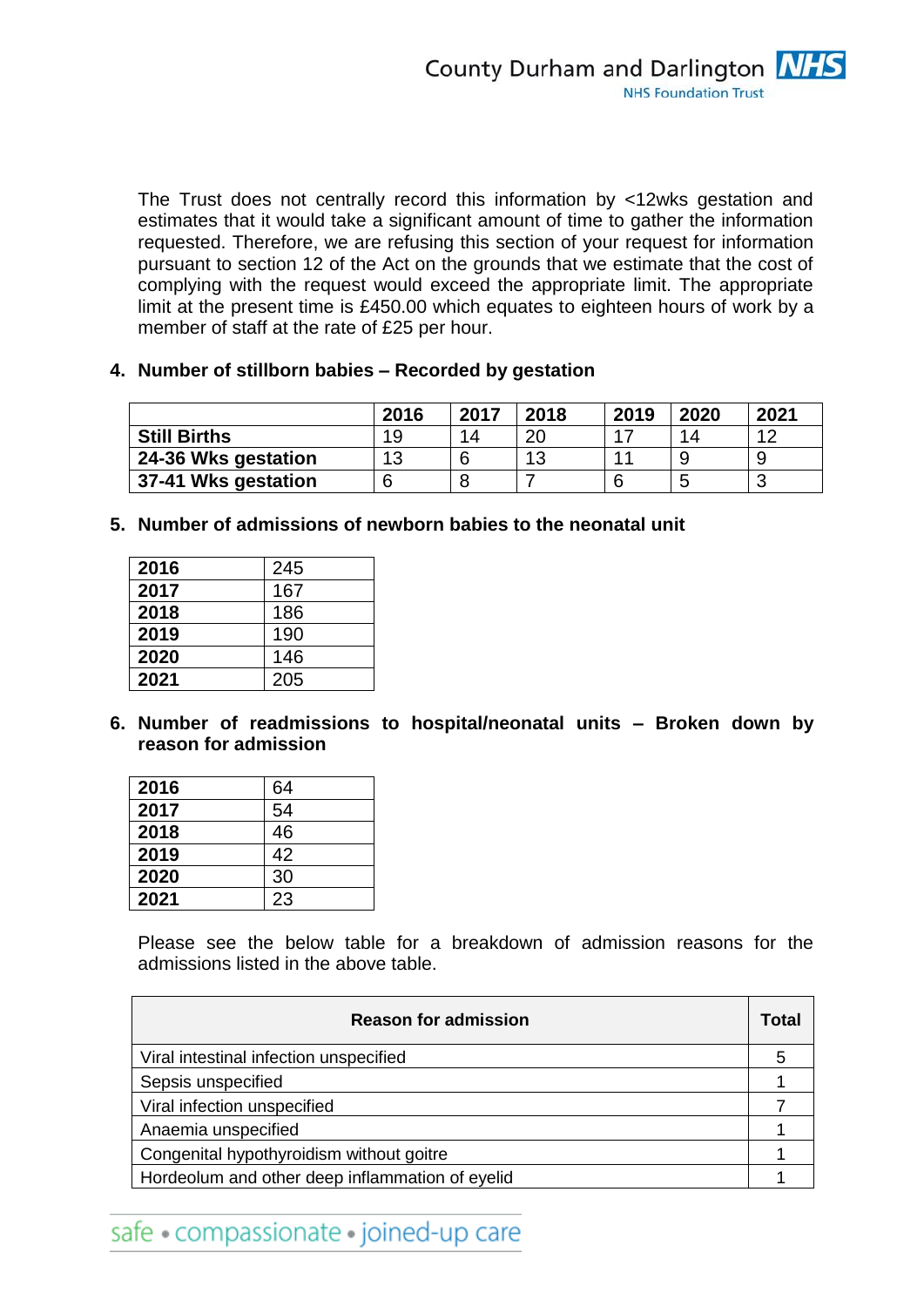County Durham and Darlington **NHS**<br>NHS Foundation Trust

| <b>Reason for admission</b>                                                 | <b>Total</b>   |
|-----------------------------------------------------------------------------|----------------|
| Acute upper respiratory infection unspecified                               | 5              |
| Acute bronchiolitis due to other specified organisms                        | 1              |
| Acute bronchiolitis unspecified                                             | 16             |
| Other specified disorders of nose and nasal sinuses                         | 1              |
| Other disorders of lung                                                     | 1              |
| Gastro-oesophageal reflux disease without oesophagitis                      | 9              |
| Bilateral inguinal hernia without obstruction or gangrene                   | 1              |
| Unilateral or unspecified inguinal hernia with obstruction without gangrene | 1              |
| Unilateral or unspecified inguinal hernia without obstruction or gangrene   | 3              |
| Incisional hernia without obstruction                                       |                |
| Other and unspecified intestinal obstruction                                | 1              |
| Constipation                                                                | 6              |
| Malabsorption due to intolerance not elsewhere classified                   | $\overline{2}$ |
| Colostomy and enterostomy malfunction                                       | 1              |
| Cellulitis of finger and toe                                                | 1              |
| Other specified soft tissue disorders: Multiple sites                       | 1              |
| Urinary tract infection site not specified                                  | 1              |
| Unspecified lump in breast                                                  | 1              |
| Other low birth weight                                                      | 1              |
| Other preterm infants                                                       | 2              |
| Bruising of scalp due to birth injury                                       | 1              |
| Birth asphyxia unspecified                                                  | 1              |
| Other apnoea of newborn                                                     | 3              |
| Other specified respiratory conditions of newborn                           | 10             |
| Bacterial sepsis of newborn unspecified                                     | 3              |
| Other specified congenital infectious and parasitic diseases                | 1              |
| Neonatal conjunctivitis and dacryocystitis                                  | 1              |
| Neonatal urinary tract infection                                            | 1              |
| Neonatal skin infection                                                     | 1              |
| Other specified infections specific to the perinatal period                 | 1              |
| Neonatal cutaneous haemorrhage                                              | 1              |
| Neonatal jaundice associated with preterm delivery                          | 3              |
| Neonatal jaundice from breast milk inhibitor                                | 4              |
| Neonatal jaundice unspecified                                               | 53             |
| Other neonatal hypoglycaemia                                                | 1              |
| Intestinal obstruction of newborn unspecified                               | 1              |
| Other specified perinatal digestive system disorders                        | 8              |
| Perinatal digestive system disorder unspecified                             | 1              |
| Disturbance of temperature regulation of newborn unspecified                | $\overline{2}$ |
| Other and unspecified oedema specific to fetus and newborn                  | 1              |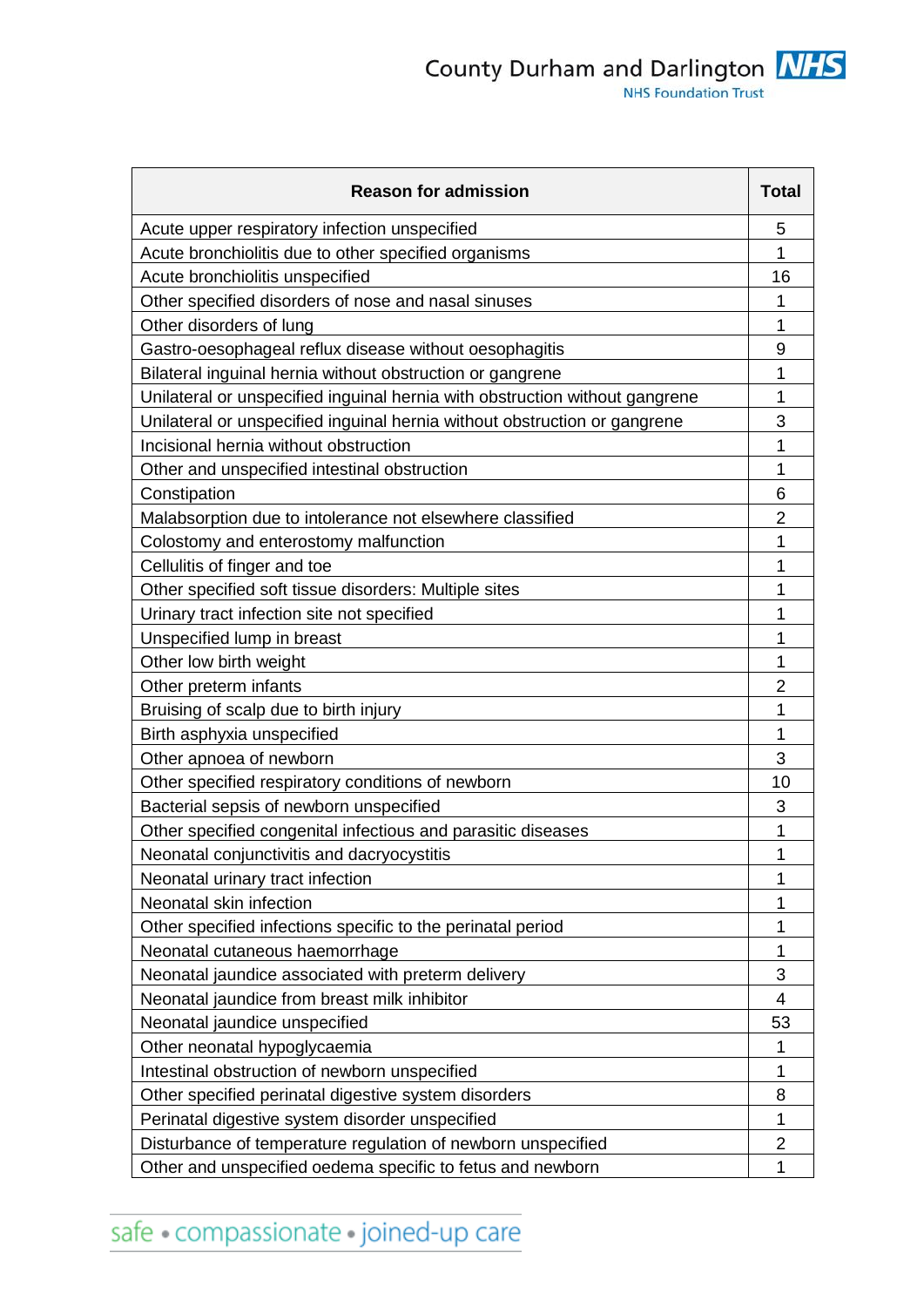| <b>Reason for admission</b>                                            | <b>Total</b>   |
|------------------------------------------------------------------------|----------------|
| Other specified conditions of integument specific to fetus and newborn | 3              |
| Vomiting in newborn                                                    | 1              |
| Slow feeding of newborn                                                | 1              |
| Underfeeding of newborn                                                | 3              |
| Overfeeding of newborn                                                 | 3              |
| Neonatal difficulty in feeding at breast                               | 3              |
| Other feeding problems of newborn                                      | 4              |
| Feeding problem of newborn unspecified                                 | 9              |
| Neonatal withdrawal symptoms from maternal use of drugs of addiction   | 1              |
| Other specified conditions originating in the perinatal period         | 3              |
| Congenital laryngomalacia                                              | 1              |
| Ankyloglossia                                                          | 1              |
| Congenital deformity of sternocleidomastoid muscle                     | $\overline{2}$ |
| Cough                                                                  | 1              |
| Dyspnoea                                                               | 2              |
| Other and unspecified abnormalities of breathing                       | 3              |
| Other and unspecified abdominal pain                                   | 1              |
| Nausea and vomiting                                                    | 6              |
| Other faecal abnormalities                                             | 1              |
| Rash and other nonspecific skin eruption                               | 1              |
| Cyanosis                                                               | 2              |
| Other and unspecified abnormal involuntary movements                   | 3              |
| Unspecified haematuria                                                 | 1              |
| Anuria and oliguria                                                    | 1              |
| Localized oedema                                                       | 1              |
| Other lack of expected normal physiological development                | 3              |
| Polyphagia                                                             | 1              |
| Feeding difficulties and mismanagement                                 | 4              |
| Abnormal weight loss                                                   | 3              |
| Superficial injury of other parts of head                              | 1              |
| Traumatic subdural haemorrhage: without open intracranial wound        | 1              |
| Unspecified injury of head                                             | 1              |
| Contusion of other and unspecified parts of forearm                    | 1              |
| Physical abuse                                                         | 1              |
| Routine child health examination                                       | $\overline{2}$ |
| Observation for other suspected diseases and conditions                | 11             |
| Observation for suspected disease or condition unspecified             | 1              |
| Other                                                                  | 1              |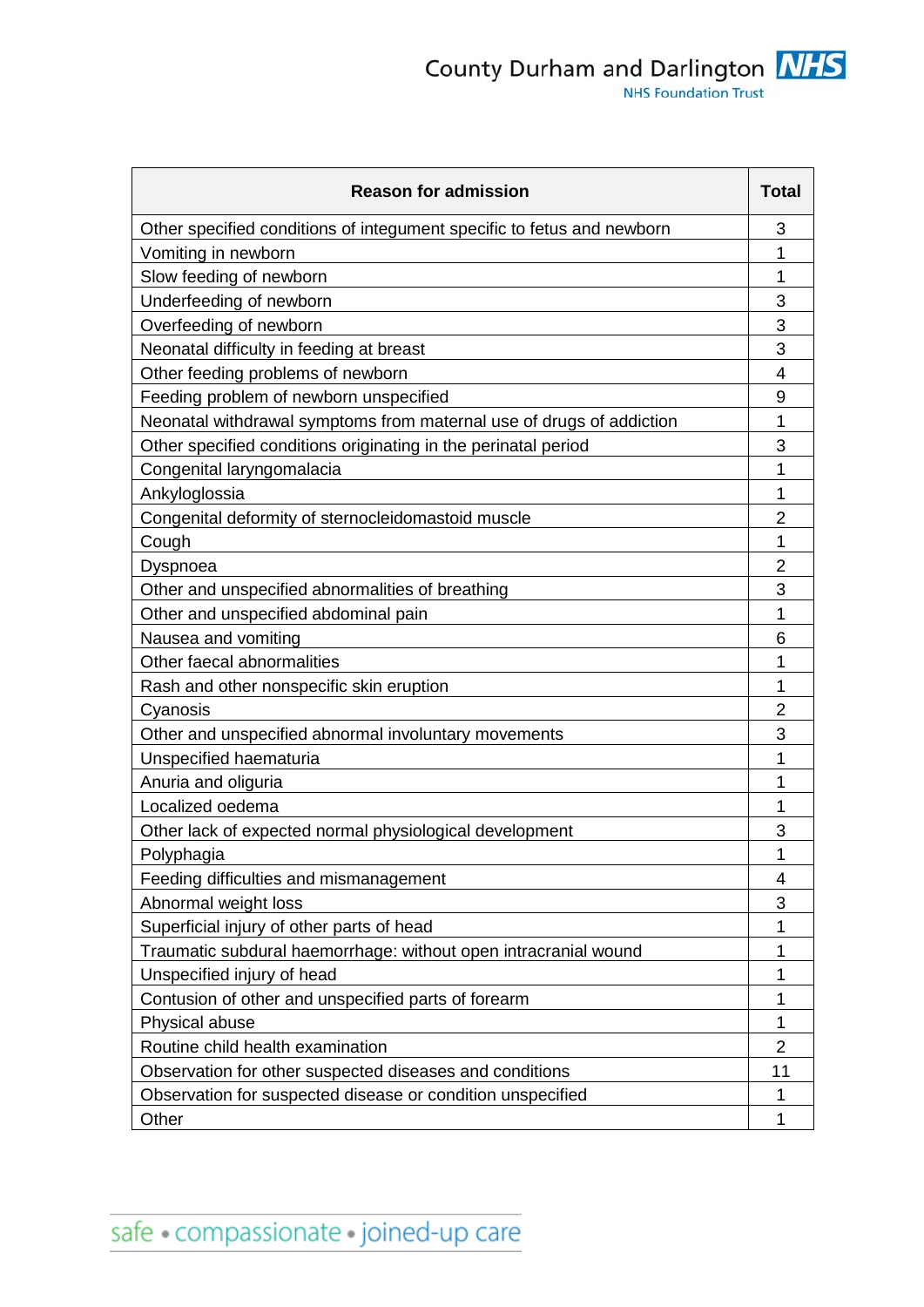# **7. Number of neonatal deaths**

| 2016 | 14 |
|------|----|
| 2017 |    |
| 2018 | 3  |
| 2019 | 5  |
| 2020 | 5  |
| 2021 | 6  |

# **8. Number of maternal deaths**

| 2016 | ი |
|------|---|
| 2017 | ი |
| 2018 | Ⴖ |
| 2019 |   |
| 2020 | ი |
| 2021 |   |

**9. Number of pregnant women who tested positive for covid-19**

| 2020 | Ο<br>Ö      |
|------|-------------|
|      | 4<br>◠<br>4 |

**Where possible, please also include maternal Covid-19 vaccination data, i.e. were they vaccinated and which vaccine did they have. Please note that the Trust did not start recording vaccination status data until June 2021.**

|                                       | 2020 | 2021           |
|---------------------------------------|------|----------------|
| 1 vaccine Astra Zeneca                |      |                |
| 1 vaccine Moderna                     |      | 2              |
| 1 vaccine Pfizer                      |      | $\overline{2}$ |
| 2 vaccines Astra Zeneca               |      | $\overline{2}$ |
| 2 vaccines Moderna                    |      |                |
| 2 vaccines Pfizer                     |      | 6              |
| 2 vaccines + Pfizer Comirnaty Booster |      | $\overline{2}$ |
| Not vaccinated                        |      | 41             |
| Vaccine status not recorded           |      |                |

In line with the Information Commissioner's directive on the disclosure of information under the Freedom of Information Act 2000 your request will form part of our disclosure log on the Trust's website. However please be assured that we anonymise all responses prior to adding them to the disclosure log.

I hope that this response has provided you with the information you had requested. If you have any queries or wish to discuss the information supplied, please do not hesitate to contact me by telephone or in writing. If however, you are dissatisfied with

safe · compassionate · joined-up care